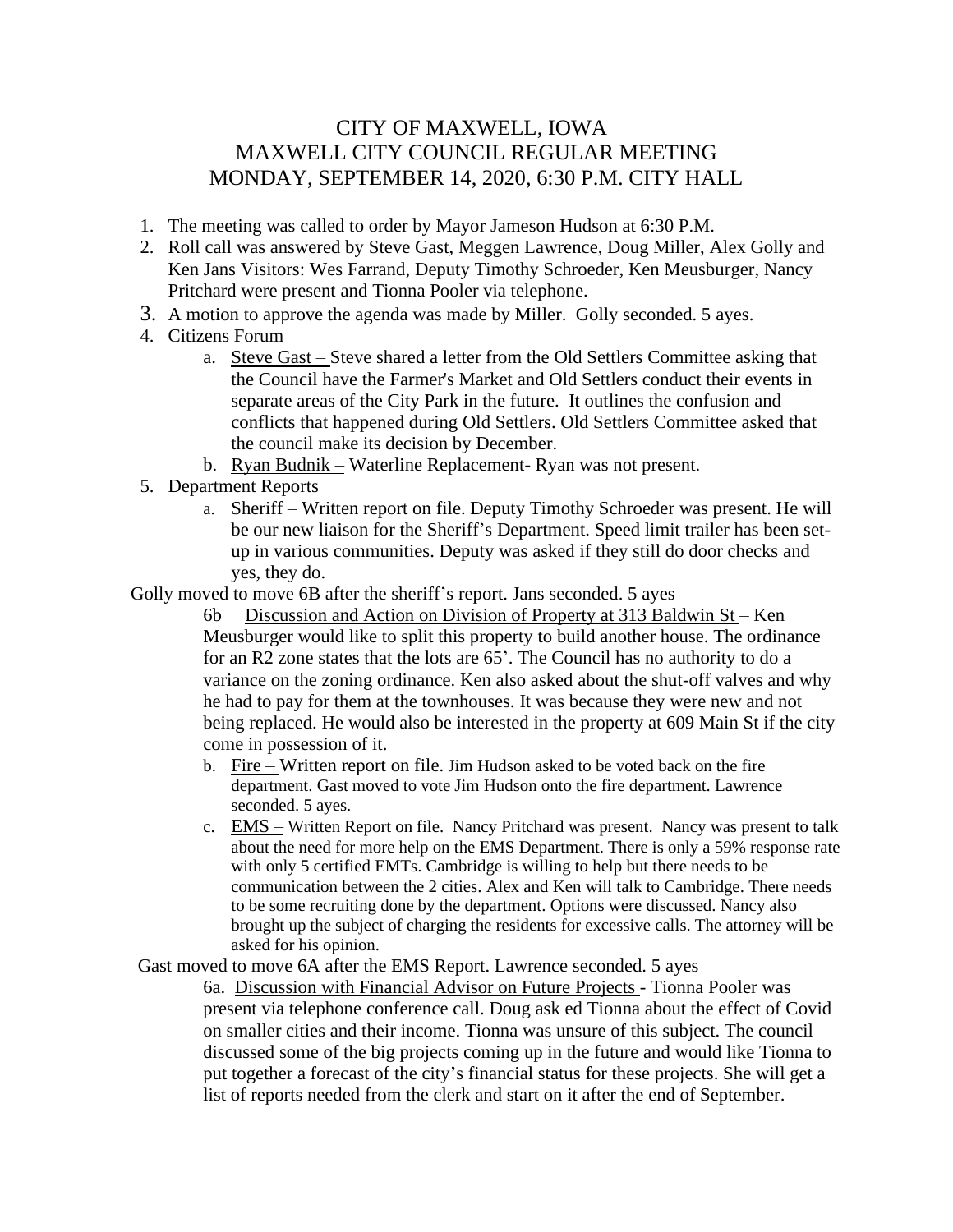- d. Library Written report on file. Library is open for appointments on Monday, Wednesday, and Thursday. The question on when the library will open full time was brought up because public libraries in our area are open. Steve will attend next meeting and ask questions.
- e. Public Works Written report on file. Cross walks will be painted soon. Tony will be renting stump grinder to remove stumps in the parks. Steve asked about water usage being higher than billed usage.
- f. City Clerk Written report on file. Emergency Plan was talked about and everyone's responsibility during an emergency. It needs to be updated.
- g. Engineer 1) Hwy210 Sign Wes investigated why the signs had not been moved and the DOT couldn't come up with a good answer. There was a mix-up in communication. 2) Oakes Development.- Engineers were told to put project on hold. 3) Baldwin St – Waiting for direction for finalizing the plans. City needs to investigate financing. 4) WWTP Improvements – Pre-meeting was held. The chosen company would like to start right away. . Snyder is still trying to get hold of Sidwell about purchasing the easement to the lagoons. Projected finish date is June 2021. 5)  $5<sup>th</sup>$  Street Storm sewer- 95% of the plans are complete. 6) High School Improvements – Site plan has been submitted. Snyder will look at various components such as parking, storm water, infrastructure, & impervious surfaces. 7) Main St. ADA – The plans are 98% complete. The city needs to decide where the flagpole is to be moved to.

## 6. Business

- c Discussion and Action on Trick-or-Treat Night Gast moved to hold Trick or Treat night on Friday October 30. Lawrence seconded. 3 ayes, 2 nay – Miller & Jans.
- d Discussion and Action on Bee Permit at 55 McHone Dr -. Jans moved to approve the bee permit for 55 McHone Dr. Gast seconded. 5 ayes
- e Discussion and Action on Poultry Permit at 620 Baldwin St Gast moved to approve the Chicken permit for 620 Baldwin St. Lawrence seconded. 5 ayes
- f. Action on Approval of Alcohol License for KT's Bar and Grill and Dollar General Store – Gast moved to approve alcohol permits for Dollar General and KT's Bar and Grill. Miller seconded. 5 ayes.
- g. Motion to Approve New Members to Board of Adjustments/Planning & Zoning-Gast moved to approve Shelly Balke and Tanner Schrock to the Board of Adjustments/Planning & Zoning. Jans seconded. 5 ayes.
- h. Resolution 2020-24 A Resolution Approving the 2019-2020 Road Use Report for the City of Maxwell, Iowa – Gast moved to accept Resolution 2020-24 A Resolution Approving the 2019-2020 Road Use Report for the City of Maxwell, Iowa. Miller seconded. 5ayes.
- i. Discussion and Action on Storm Damage Steve moved to find a contractor to repair stones that family cannot be found Golly seconded. 5 ayes
- J Discussion and Action on Repair of Dump Truck Gast moved to repair the damaged dump truck. Lawrence seconded. 5 ayes.
- 7. Council and Mayor Reports
	- a. Complaints 1) 413 Baldwin St. The complaint is that it is an eye sore and needs painting. City employees need to see if more is wrong than needing paint and get pictures of violations. Clerk is to send letter of violations. 2) 618 Metcalf St-Complaints about junk in the yard. Clerk is instructed to send letter of violation of code 50.02.13 with 30 days to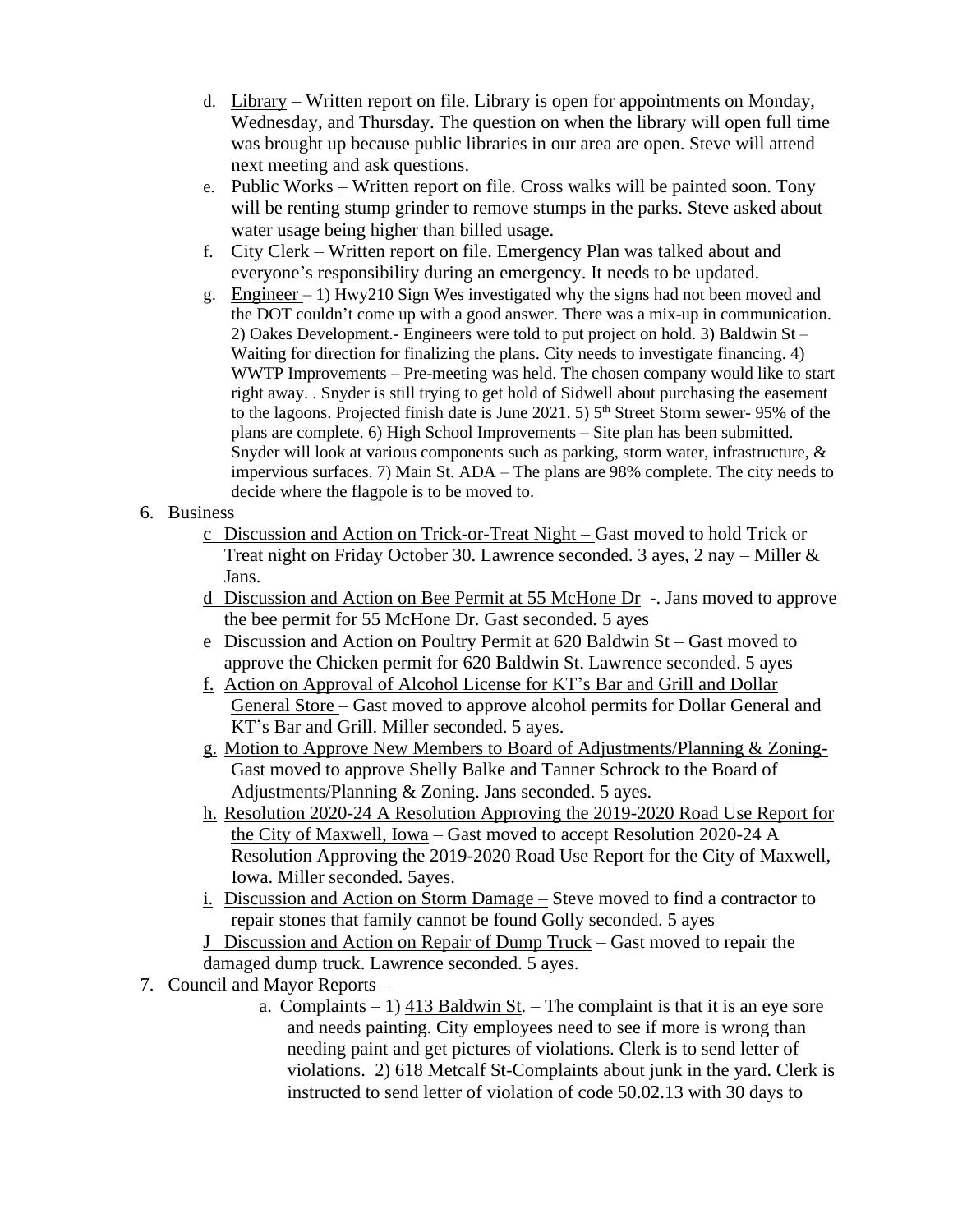clean-up.3) 312 Maxwell St. No Improvements. The complaint is to be sent to attorney.

- b. Steve Gast 1) Steve mentioned that all the money needed has been raised for the shelter at the Freedom Rock. 2) Steve discussed the entrance to the school and where crosswalks should go to help the kids to safely cross HWY 210. A sidewalk maybe needed at a couple of properties.  $Golly - 1$ ) The T-Intersection sign at McHone Dr. needs to be replaced. 2) Why is part of the sidewalk just past 110 Main St is missing. ? Clerk will check with Public Works Director.3) There needs to be a sidewalk out to the Dollar General Store. People are walking along the side of HWY 210.
- c. Meggen Lawrence -Meggen witnessed a car of kids having fun by the Legion Soccer fields. They left ruts and tore up the grass. She would like to see poles and cables put up to stop cars from driving in the grassy areas.
- d. Jameson Hudson –1) Jameson would like to advertise for the open positions on the Parks and Open Spaces Board. 2) Landus reached out to Jameson about a grain bin to create a new band shelter. They will get back to him when they have details.
- 8. Consent Agenda
- **1.** Gast moved to accept the August 3, 2020 minutes and bills. Lawrence seconded. 5 ayes.

| 2. DHIS presented were as follows. |                                   |               |  |  |
|------------------------------------|-----------------------------------|---------------|--|--|
| <b>VENDOR</b>                      | <b>REFERENCE</b>                  | <b>AMOUNT</b> |  |  |
| <b>ACCESS</b>                      | <b>MONTHLY PRINTER RENT</b>       | 172.88        |  |  |
| <b>AFLAC</b>                       | <b>AFLAC CANCER</b>               | 252.48        |  |  |
|                                    | #787958-WWTP CONTRACT             |               |  |  |
| AHLERS & COONEY P.C.               | <b>PROCEEDG</b>                   | 1,915.08      |  |  |
| <b>ALLIANT ENERGY</b>              | <b>MONTHLY UTILITY BILL</b>       | 5,131.83      |  |  |
| <b>BADGER METER</b>                | <b>WATER METER CELLULAR READS</b> | 344.43        |  |  |
| <b>BADGER METER</b>                | SERVICES FOR AUG. 2020            | 347.1         |  |  |
| CALDWELL, BRIERLY, & CHALUPA LLC   | ANGEL LLC CASE, DOG CASE          | 1,652.15      |  |  |
| <b>CASEY'S BUSINESS MASTERCARD</b> | <b>MONTHLY GAS &amp; DIESEL</b>   | 512.97        |  |  |
| <b>CENTRAL IOWA SHORTLINE LLC</b>  | FILTERS, BLADES, OIL, SPARK PLUG  | 630.35        |  |  |
| <b>CENTRAL IOWA SHORTLINE LLC</b>  | TRUFUEL, ADAPTOR                  | 408.54        |  |  |
|                                    | #11498-                           |               |  |  |
| CENTRAL IOWA SHORTLINE LLC         | CEMENT, COUPLING, CONDUIT         | 27.49         |  |  |
|                                    | SODIUMHYPOCHLORITE &              |               |  |  |
| CHEM-SULT, INC                     | <b>PHOSPHATE</b>                  | 622.39        |  |  |
|                                    | SODIUMHYPOCHLORITE &              |               |  |  |
| CHEM-SULT, INC                     | <b>PHOSPHATE</b>                  | 689.53        |  |  |
| <b>CHITTY GARBAGE SERVICE</b>      | <b>MONTHLY GARBAGE</b>            | 4,394.01      |  |  |
| <b>CHITTY GARBAGE SERVICE</b>      | <b>MONTHLY GARBAGE</b>            | 4,386.51      |  |  |
| COMMERCIAL APPRAISERS OF IOWA      | APPRAISAL OF SIDWELL PARCEL       | 700           |  |  |
| <b>CONSUMERS ENERGY</b>            | <b>RCH ELECTRIC</b>               | 52            |  |  |
| DAVE POMEROY                       | CEMETERY MOWING 8/5/2020          | 600           |  |  |

**2.** Bills presented were as follows: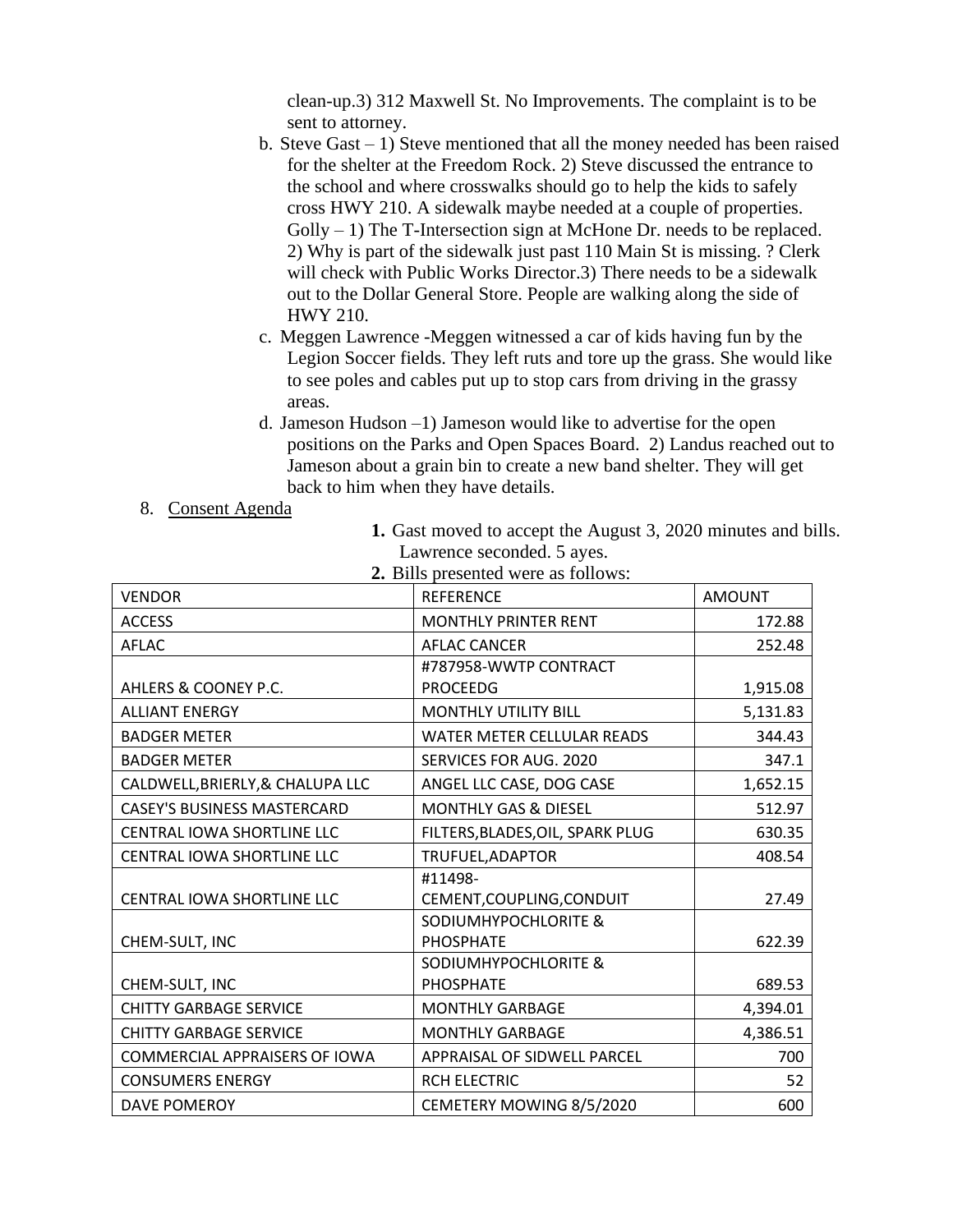| DOOR AND FENCE STORE INC                  | FIRE STATION OVERHEAD DOORS              | 190       |
|-------------------------------------------|------------------------------------------|-----------|
| DOOR AND FENCE STORE INC                  | <b>LABOR TO SERVICES</b>                 | 213.75    |
| <b>DOUG MILLER</b>                        | <b>WIPES</b>                             | 8.98      |
| <b>DB IOWA HOLDINGS</b>                   | LEGALS-PUBLIC HEARINGS, MINUTES          | 838.03    |
| <b>IOWA APPRAISAL &amp; RESEARCH CORP</b> | <b>REVIEW OF APPRAISALS</b>              | 700       |
| <b>IOWA REGIONAL UTILITIES ASSOC</b>      | RCH MONTHLY USAGE                        | 935.65    |
| <b>IPERS</b>                              | <b>IPERS</b>                             | 1,983.55  |
| JERICO SERVICES, INC                      | <b>DUST CONTROL</b>                      | 2,821.00  |
| <b>KATHIE SMITH</b>                       | Welcome to Maxwell Sign permit           | 50        |
| <b>KEYSTONE LABORATORIES INC</b>          | #1D05793-S0LIDS,BOD,NITROGEN             | 194.7     |
| <b>KEYSTONE LABORATORIES INC</b>          | #1D06426-SOLIDS, BOD, NITROGEN           | 251.5     |
| <b>KEYSTONE LABORATORIES INC</b>          | #1D06845-SOLIDS, BOD, NITROGEN           | 202.5     |
| KIMBERLY BIRCHMIER                        | 4X6 MAGNET CITY CONTACT INFO             | 125       |
| <b>LOGSDON'S GROCERY</b>                  | BAKING SODA, SOAP, COFFEE, FOOD          | 160.24    |
| MID-AMERICAN RESEARCH CHEMICAL            | <b>WHITE PAINT</b>                       | 706.4     |
| MID-AMERICAN RESEARCH CHEMICAL            | <b>BRAKE &amp; PARTS CLEANER</b>         | 201.69    |
| <b>MAXWELL STATE BANK</b>                 | <b>FED/FICA TAX</b>                      | 3,935.82  |
| METERING & TECHNOLOGY SOLUTION            | 2 METERS & 8 DIAL HRE                    | 290.92    |
| <b>NANCY PRITCHARD</b>                    | <b>GLUTOSE.STAT PADZ ADULT &amp; PED</b> | 253.56    |
| <b>NEW CENTURY FS</b>                     | TKT# B0003521383 - 84.60 GAL             | 645.47    |
| <b>OVERDRIVE INC</b>                      | FY2021 BRIDGES EBOOK CONTENT             | 403.6     |
| PETTY CASH                                | POSTAGE FOR DELIQUENT BILLS              | 19.25     |
| <b>MAXWELL POST OFFICE</b>                | <b>STAMPS</b>                            | 220       |
| <b>MAXWELL POST OFFICE</b>                | UTILITY BILL POSTAGE                     | 300       |
| SAFE BUILDING COMPLIANCE & TEC            | <b>BUILDING &amp; MECHANICAL PERMITS</b> | 258.51    |
| SAFE BUILDING COMPLIANCE & TEC            |                                          | 75        |
| SAFE BUILDING COMPLIANCE & TEC            | <b>ELECTRICAL PERMITS</b>                | 300       |
|                                           | #119026601-13-WWTP                       |           |
| <b>SNYDER &amp; ASSOCIATES</b>            | <b>IMPROVEMENT</b>                       | 6,736.50  |
| <b>STAPLES CREDIT PLAN</b>                | ENVELOPES, INDEX CARD, PAPER RLL         | 214.04    |
| STATE LIBRARY OF IOWA                     | FY2021 BRIDGES EBOOK PLATFORM            | 62        |
| <b>STEVE GAST</b>                         | <b>ALCOHOL WIPES</b>                     | 11.94     |
| SYNCB/AMAZON                              | <b>BOOKS, DVDS</b>                       | 507.89    |
| SYNCB/AMAZON                              | DVDS, BOOKS                              | 273.25    |
| TODD WHITE PLUMBING                       | <b>FAUCETS IN PARK RESTROOM</b>          | 367.42    |
| <b>TONY NESS</b>                          | GAS FOR CHAINSAWS FOR CLEANUP            | 28.15     |
| <b>ROD MEEK</b>                           | <b>STORM CLEAN-UP</b>                    | 6,000.00  |
| U.S. BANK                                 | AMAZON PRIME, DOLLAR GENERAL             | 170.97    |
| <b>US CELLULAR</b>                        | <b>MONTHLY CELL PHONE</b>                | 204.4     |
| <b>USABlueBook</b>                        | 2 GLOVES                                 | 55.1      |
| WINDSTREAM                                | <b>MONTHLY PHONE &amp; TEXT</b>          | 358.08    |
| <b>WINDSTREAM</b>                         | <b>LIBRARY TELEPHONE &amp; INTERNET</b>  | 216.81    |
| ZIEGLER INC                               | CATERPLILLER 953KLGP - RENTED            | 10,292.00 |